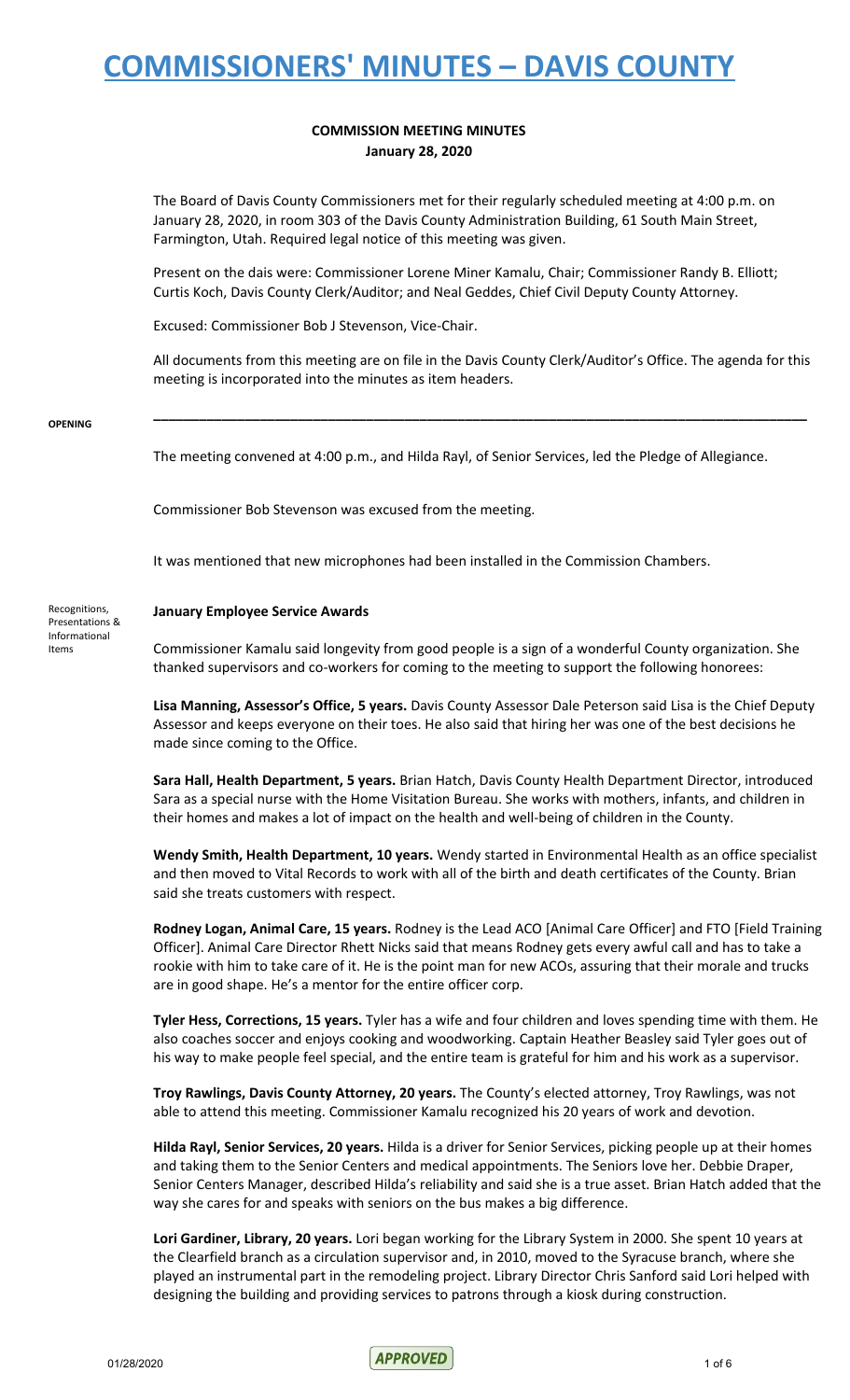**Bob Jaques, Public Works, 20 years.** Bob worked his way through the ranks and is now an Equipment Operator IV. Adam Wright, Public Works Director, said everyone in the department loves working with Bob because he has a good personality. He's very capable with all of the equipment, and he knows the County's channels and roads and seems to know half of the County residents.

**Ivy Sales, Health Department, 25 years.** Ivy was not in attendance at the Commission meeting, but Commissioner Kamalu expressed gratitude for her years of devotion.

**Dorothy Munson, Health Department, 35 years.** Brian Hatch said Dorothy is one of the few employees who had the pleasure of training him, especially working with the I/M [Inspection/Maintenance] database. She later shifted to the role of Office Manager for Environmental Health. She makes sure all of the data collected is organized and retrievable. Her supervisor, Rachelle Blackham, said Dorothy is an asset to Environmental Health. She oversees the office staff, takes care of invoicing and billing, and takes care of customer service. She's also a pleasure to work with.

#### **PUBLIC COMMENTS**

Commissioner Kamalu invited members of the public to step forward and make comments. There were no comments made.

**\_\_\_\_\_\_\_\_\_\_\_\_\_\_\_\_\_\_\_\_\_\_\_\_\_\_\_\_\_\_\_\_\_\_\_\_\_\_\_\_\_\_\_\_\_\_\_\_\_\_\_\_\_\_\_\_\_\_\_\_\_\_\_\_\_\_\_\_\_\_\_\_\_\_\_\_\_\_\_\_\_\_\_\_\_\_\_\_**

**\_\_\_\_\_\_\_\_\_\_\_\_\_\_\_\_\_\_\_\_\_\_\_\_\_\_\_\_\_\_\_\_\_\_\_\_\_\_\_\_\_\_\_\_\_\_\_\_\_\_\_\_\_\_\_\_\_\_\_\_\_\_\_\_\_\_\_\_\_\_\_\_\_\_\_\_\_\_\_\_\_\_\_\_\_\_\_\_**

**PUBLIC HEARING**

> Commissioner Kamalu stated that notice had been given pursuant to the Utah Code Annotated 17-16-14 that the Davis County Legislative body desires to change the existing salary of the Davis County Attorney. Also, pursuant to Utah Code Annotated 17-36-26, a hearing was to be held for open discussion related to the proposed change of the existing salary.

Commissioner Kamalu moved to open the Public Hearing. Commissioner Elliott seconded the motion. All voted Aye.

Commissioner Kamalu invited those interested in commenting to step to the podium. None availed themselves of the opportunity.

Commissioner Kamalu moved to close the Public Hearing. Commissioner Elliott seconded the motion. All voted Aye.

**\_\_\_\_\_\_\_\_\_\_\_\_\_\_\_\_\_\_\_\_\_\_\_\_\_\_\_\_\_\_\_\_\_\_\_\_\_\_\_\_\_\_\_\_\_\_\_\_\_\_\_\_\_\_\_\_\_\_\_\_\_\_\_\_\_\_\_\_\_\_\_\_\_\_\_\_\_\_\_\_\_\_\_\_\_\_\_\_**

#### **BUSINESS/ ACTION**

Resolution #2020-26 Consideration of approval by resolution to change the existing salary of the Davis County Attorney

**Resolution #2020-26 Consideration of approval by resolution to change the existing salary of the Davis County Attorney** — *Presented by Commissioner Elliott*

Commissioners were asked to consider approval, by resolution, of a change to the existing salary of the Davis County Attorney. In a prior meeting, Commissioners approved an employee market adjustment of 2 percent. Elected officials were not given any adjustments at that time, awaiting an in-depth analysis of comparable pay for each official. It is a compression issue with the County Attorney, and other attorneys, so a decision was made to take care of the County Attorney's salary first. This resolution is for his 2 percent market adjustment. The contract period is 01/01/2020 to 12/31/2020. The payable amount is \$4,949.

> Motion to Approve: Com. Elliott Seconded: Com. Kamalu All voted Aye

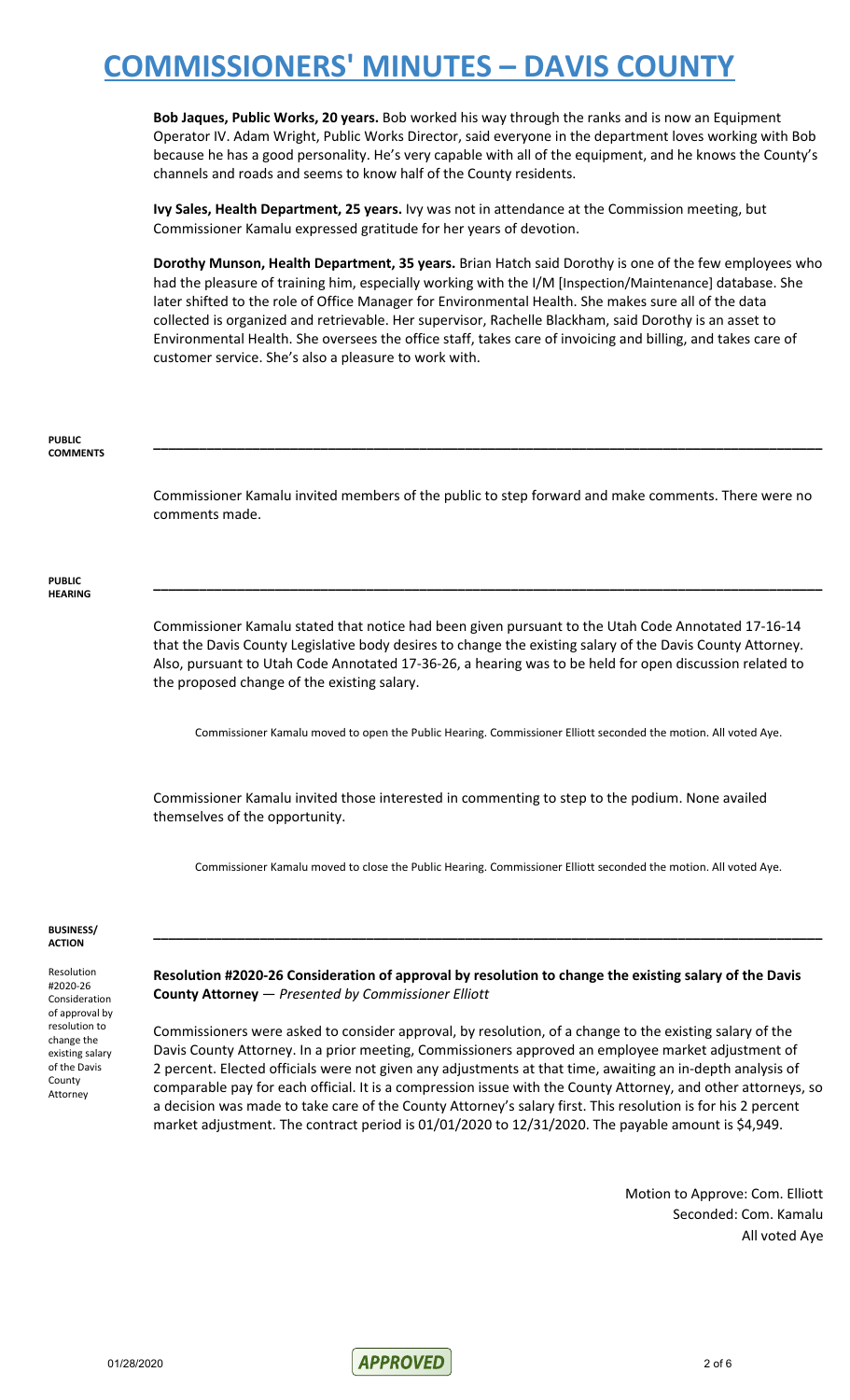Amendment #2018-544-C with Utah Dept. of Health for arthritis contract to increase funding and replace Attachment A, Special Provisions

**Amendment #2018-544-C with the Utah Department of Health for the arthritis contract to increase funding and replace Attachment A, Special Provisions** — *Presented by Brian Hatch, Davis County Health Director*

An amendment to a contract with the Utah Department of Health was presented. The contract is for arthritis and is an increase in the original contract. Senior Services uses the money for classes to help keep seniors active, such as "Living Well with Chronic Disease" and Tai Chi. The contract period is 10/01/2019 to 06/30/2020. The receivable amount is a \$7,150 increase.

> Motion to Approve: Com. Elliott Seconded: Com. Kamalu All voted Aye

Summary List #2020-27 of rental agreements for the Legacy Events Center

**Summary List #2020-27 of rental agreements for the Legacy Events Center** — *Presented by Dave Hansen, Davis County Legacy Events Center Director*

A summary list of 20 low-risk, low-dollar agreements with the Legacy Events Center was introduced. The list represents common agreements such as food trucks at events, and soccer and lacrosse practices. There's also a contract to host College Sectionals Ultimate Frisbee. It's a national event that will bring people to the area from out of town for multiple days. It is the first college frisbee event held at the Legacy Events Center, but other Ultimate Frisbee tournaments held at the Legacy Events Center have been very popular. The contract period is 11/05/2019 to 11/08/2020. The receivable amount is \$10,072.32.

> Motion to Approve: Com. Elliott Seconded: Com. Kamalu All voted Aye

Agreement #2020-28 with Nationwide Expos for home and garden show

**Agreement #2020-28 with Nationwide Expos for a home and garden show** — *Presented by Mike Moake, Davis County Legacy Events Center Marketing*

An agreement with Nationwide Expos, for a fall home and garden show, was presented. The contract period is 10/14/2020 to 10/18/2020. The receivable amount is \$4,980.

> Motion to Approve: Com. Elliott Seconded: Com. Kamalu All voted Aye

Summary List #2020-29 of the 2019/2020 Ride Along Program applications received since Oct. 1, 2019

**Summary List #2020-29 of the 2019/2020 Ride Along Program applications (10) received since Oct. 1, 2019** — *Presented by Chief Deputy Susan Poulsen*

A summary list of 2019-2020 Ride Along Program applications was introduced. These applications are for any people who ride with the Paramedic Program Patrol Division. The contract period is 02/01/2020 to 01/31/2021.

Agreement #2020-30 with Ashton Olsen for basic corrections academy

**Agreement #2020-30 with Ashton Olsen for the basic corrections academy** — *Presented by Chief Deputy Susan Poulsen*

A training reimbursement agreement with Ashton Olsen, for the basic corrections academy, was presented. The contract period is 01/28/2020 to 01/28/2022. The receivable amount is \$13,678.

01/28/2020 3 of 6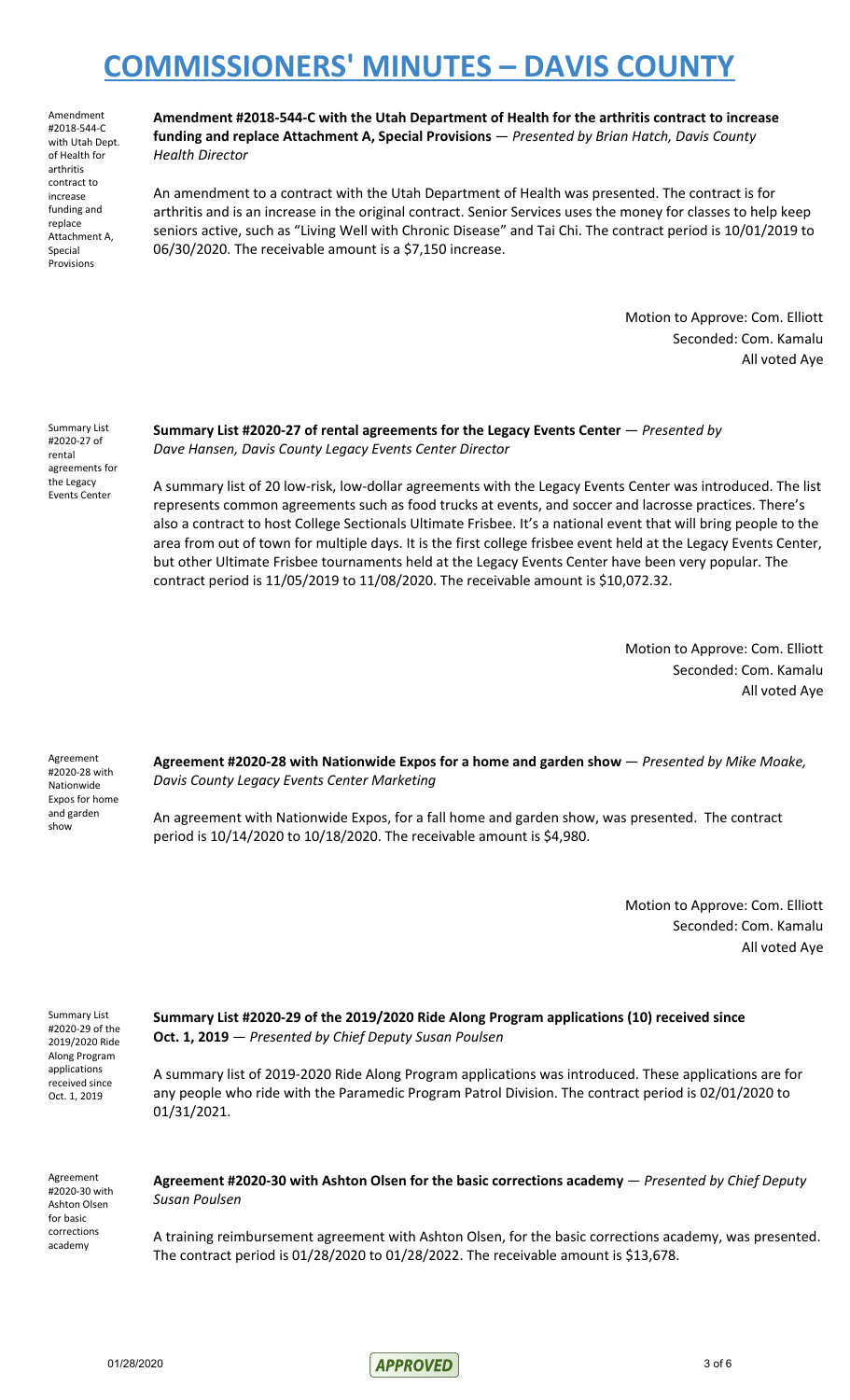Agreement #2020-31 with Michael Speakman for basic corrections academy

#### **Agreement #2020-31 with Michael Speakman for the basic corrections academy** — *Presented by Chief Deputy Susan Poulsen*

A training reimbursement agreement for the basic corrections academy, with Michael Speakman, was presented. The contract period is 01/28/2020 to 01/28/2022. The receivable amount is \$13,678.

> Motion to Approve Items: Com. Elliott Seconded: Com. Kamalu All voted Aye

Resolution #2020-32 with Layton City for a Kays Creek Culvert at Weaver Lane

**Resolution #2020-32 with Layton City for a Kays Creek Culvert at Weaver Lane** — *Presented by Adam Wright, Davis County Public Works Director*

A resolution and interlocal cooperation agreement with Layton City was introduced. The agreement is for the Weaver Lane box culvert on Kays Creek, specifically for the financial portion of that agreement. The City provided the design, and the County provided the permitting. The agreement is for a 50 percent reimbursement. The project will start soon and should be done quickly. The payable amount is \$265,446.

> Motion to Approve: Com. Elliott Seconded: Com. Kamalu All voted Aye

Grant Award #2020-33 from Petsmart Charities for an Adoption Weekend grant

**Grant Award #2020-33 from Petsmart Charities for an Adoption Weekend grant** — *Presented by Rhett Nicks, Animal Care Director*

An agreement for a grant from Petsmart Charities was introduced. The grant is for National Adoption Weekend, Feb. 28 through March 1. Dates noted on the agreement reflect the grant cycle. The contract period is 02/01/2020 to 07/31/2020. The receivable amount is \$1,250.

> Motion to Approve: Com. Elliott Seconded: Com. Kamalu All voted Aye

Agreement #2020-34 with Utah New Vision Construction for commissioning services for the new North (Clearfield) Branch Library

**Agreement #2020-34 with Utah New Vision Construction for commissioning services for the new North (Clearfield) Branch Library** — *Presented by Lane Rose, Davis County Facilities Director*

An agreement was presented on behalf of the Library for commissioning services on the new Clearfield Library project. The contract is with Utah New Vision Construction and includes standard MEP (Mechanical, Electrical, Plumbing) commissioning services, and also building envelope, design, consulting, and construction management, and ensuring the product is done correctly. The contract period begins on 01/28/2020. The payable amount is \$34,400.

> Motion to Approve: Com. Elliott Seconded: Com. Kamalu All voted Aye

Audit Engagement Letter #2020-35 with Ulrich and Associates, PC for the year ended

**Audit Engagement Letter #2020-35 with Ulrich and Associates, PC to provide auditing of the financial statements of the governmental activities of Davis County for the year ended Dec. 31, 2019** — *Presented by Curtis Koch, Davis County Clerk/Auditor*

An Audit Engagement letter with Ulrich and Associates to conduct the 2019 Fiscal Year external audit was

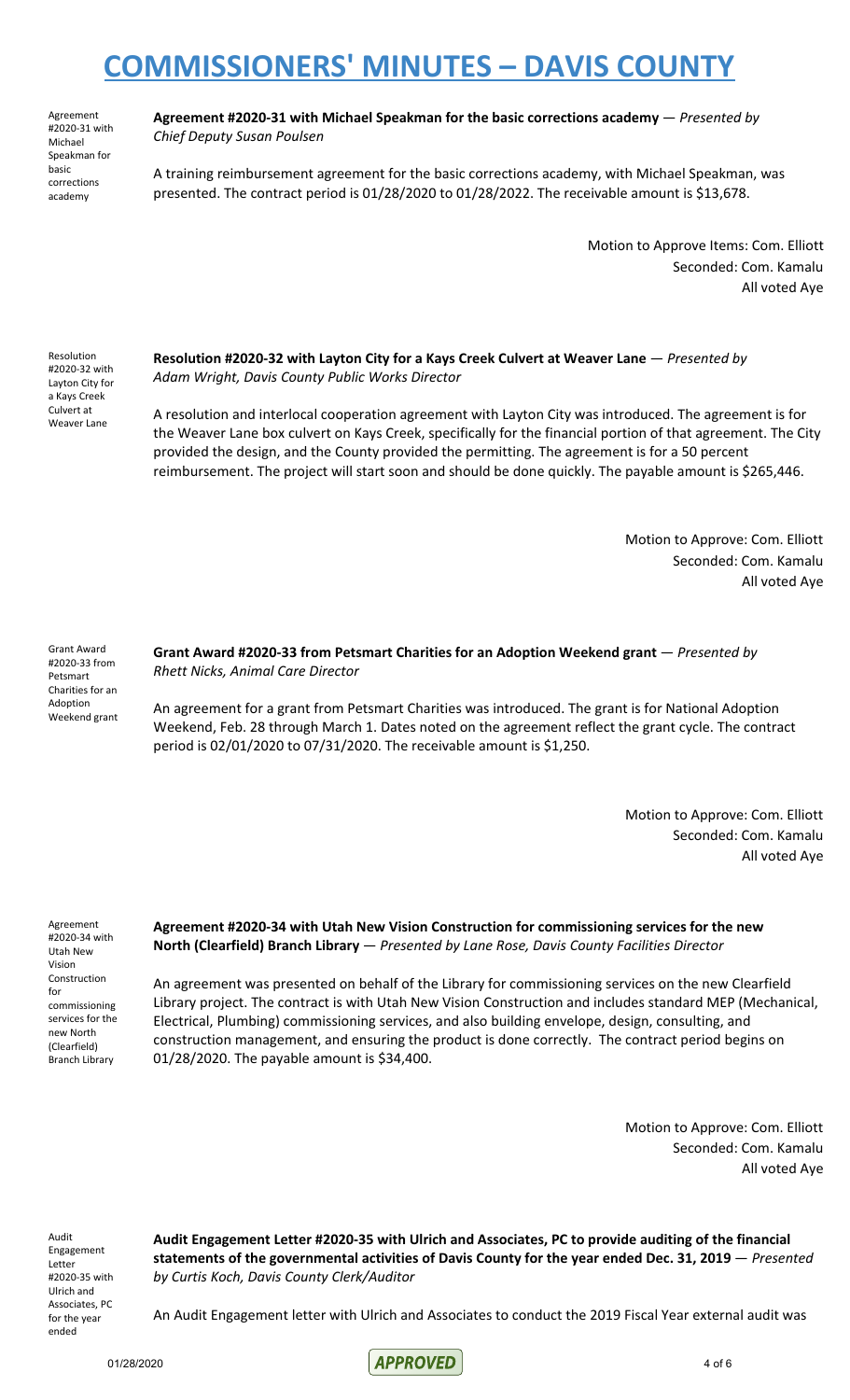Dec. 31, 2019 introduced. It was explained that this is the Commission's audit to ensure the financial records of the County have been maintained in good order. It will be the final year of the term of the County's contract with Ulrich and Associates. There will need to be an RFP for audit services moving forward. The recommendation of the Clerk/Auditor's Office is to contract for another 5 years period, but that will be at the Commissioners' discretion. The contract period is 02/01/2020 to 06/30/2020. The payable amount is Standard hourly rate plus out-of-pocket fees (not to exceed \$33,260).

> Motion to Approve: Com. Elliott Seconded: Com. Kamalu All voted Aye

Commissioner Elliott moved to recess to the Board of Equalization. Commissioner Kamalu seconded the motion. All voted Aye.

**\_\_\_\_\_\_\_\_\_\_\_\_\_\_\_\_\_\_\_\_\_\_\_\_\_\_\_\_\_\_\_\_\_\_\_\_\_\_\_\_\_\_\_\_\_\_\_\_\_\_\_\_\_\_\_\_\_\_\_\_\_\_\_\_\_\_\_\_\_\_\_\_\_\_\_\_\_\_\_\_\_\_\_\_\_\_\_\_**

**BOARD OF EQUALIZATION**

Property Tax Register

Property Tax Register matters were presented by Curtis Koch, Davis County Clerk/Auditor.

Commissioners were asked to consider the following Auditor's adjustments:

Abatements

• A Year End Abatement Totals Report with various abatements totaling \$8,278,363.41.

Corrections

• Six Veterans Exemption tax abatements for 2019.

Motion to Approve: Com. Elliott Seconded: Com. Kamalu All voted Aye

Commissioner Elliott moved to reconvene Commission Meeting. Commissioner Kamalu seconded the motion. All voted Aye.

**\_\_\_\_\_\_\_\_\_\_\_\_\_\_\_\_\_\_\_\_\_\_\_\_\_\_\_\_\_\_\_\_\_\_\_\_\_\_\_\_\_\_\_\_\_\_\_\_\_\_\_\_\_\_\_\_\_\_\_\_\_\_\_\_\_\_\_\_\_\_\_\_\_\_\_\_\_\_\_\_\_\_\_\_\_\_\_\_**

**CONSENT ITEMS**

**Check Registers and Meeting Minutes**

Check Registers and Commission Meeting Minutes

Check Registers were approved.

• Meeting Minutes for January 7, 2020, and Work Session Minutes for January 14, 2020, were approved.

Motion to Approve Items: Com. Elliott Seconded: Com. Kamalu All voted Aye

**COMMISSION COMMENTS**

> **Commissioner Elliott** attended the Weber River Symposium last week, as did some employees from the Davis County Health Department. The symposium is where you realize that Davis County has its own little type of Mississippi River, he said, where everything above us flows down and we consume what we get from them. It was nice to have representatives from Park City there, as well as East Canyon, several of the water districts, and DWR [Division of Wildlife Resources], going through their clean-up efforts. East Canyon

**\_\_\_\_\_\_\_\_\_\_\_\_\_\_\_\_\_\_\_\_\_\_\_\_\_\_\_\_\_\_\_\_\_\_\_\_\_\_\_\_\_\_\_\_\_\_\_\_\_\_\_\_\_\_\_\_\_\_\_\_\_\_\_\_\_\_\_\_\_\_\_\_\_\_\_\_\_\_\_\_\_\_\_\_\_\_\_\_**

 $O(1/28/2020)$  5 of 6